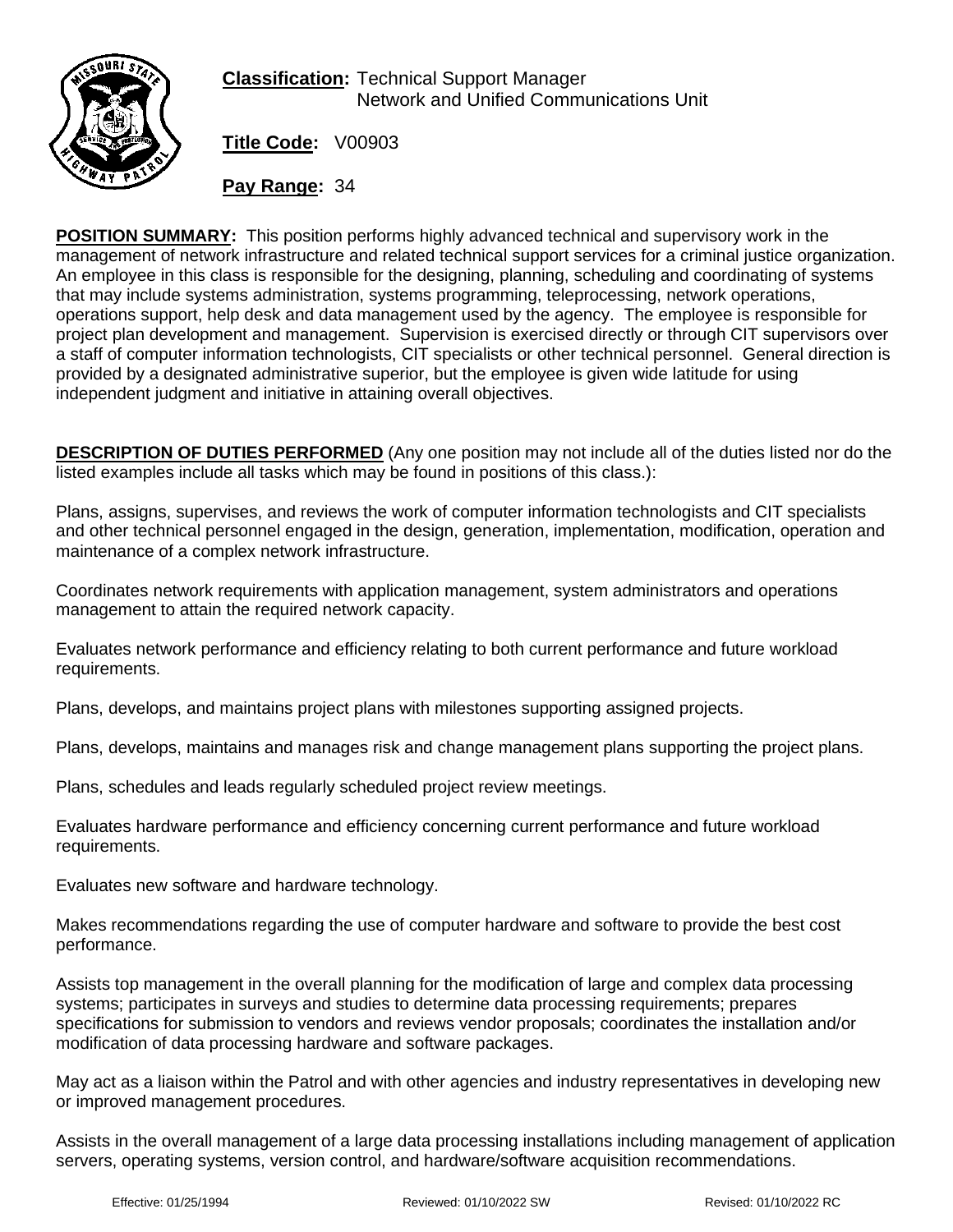## **Classification:** Technical Support Manager **Page 2** Page 2 Network and Unified Communications Unit

Supervises personnel responsible for defining, implementing, protecting and maintaining the network infrastructure.

Plans, schedules, and coordinates the implementation of new or updated versions of network systems to assure maximum impact on current applications.

Evaluates requests from other areas on the installation of network infrastructure.

Assists less experienced network administrators in the definition and solution of especially difficult problems.

Participates with upper management in policy-making decisions.

Conducts formal and informal training of personnel.

Meets with manufacturer representatives for problem solving, purchase and implementation of new software.

Prepares records and reports.

Performs other related work as assigned.

**REQUIRED KNOWLEDGE, SKILLS, AND ABILITIES:** Extensive knowledge of the principles, practices, and techniques used in network management and design.

Extensive knowledge of the concepts, characteristics, and capabilities of large-scale computer and multiple platform operations and equipment.

Thorough knowledge of current developments and techniques in network design and administration.

Thorough knowledge of all major software systems utilized at the installation.

Thorough knowledge of manufacturer-supplied utility programs and service aids.

Considerable knowledge of all minor software systems used at the installation.

Considerable knowledge of the principles and practices of administration and effective supervision.

Ability to read English effectively.

Ability to communicate in English clearly and concisely, both orally and in writing.

Ability to handle restricted and confidential information in a professional manner and maintain the information as such.

Ability to comprehend, analyze, and research problems of a complex nature and make judgment decisions as to their solution.

Ability to extrapolate current situations and performance and to merge these with future network plans and technology.

Ability to organize and plan work effectively.

Ability to respond quickly to emergency situations.